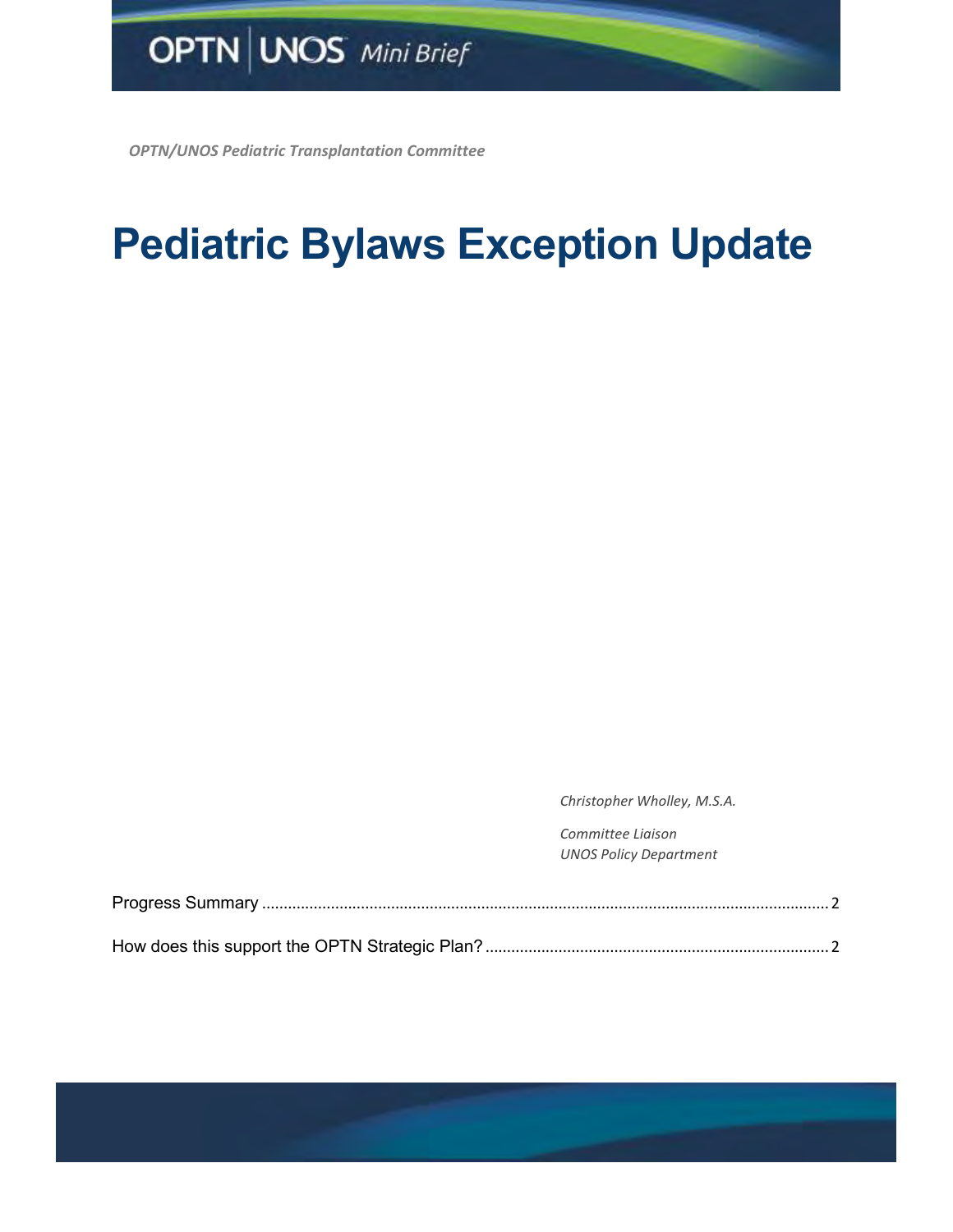## **Pediatric Bylaws Exception Update**

*Mini-Brief* 

## <span id="page-1-0"></span>Progress Summary

At the December 2015 OPTN/UNOS Board of Directors meeting, the Board approved new bylaws that create minimum training and experience requirements for key personnel at transplant programs that wish to perform pediatric transplants. Those bylaws included a pathway for programs to transplant pediatric patients without meeting those requirements under certain exigent circumstances. At that time, the Board also asked the Pediatric Transplantation Committee (Pediatric Committee) to work with the Membership and Professional Standards Committee (MPSC) to review the emergency exception pathway and provide refinements to clarify the circumstances under which the exception pathway is appropriate. Additionally, the Board requested the two committees clarify the way applications under the emergency exception pathway would be reviewed.

The Pediatric Committee and MPSC leadership have agreed to work together to clarify bylaw language. In the coming months, the Committees will attempt to clarify the circumstances under which a transplant hospital can perform an emergency pediatric liver or heart transplant without first obtaining approval for a pediatric program. These circumstances may include factors such as the candidate's age and the transplant program's experience with prior transplants in candidates of the same age, unsuccessful attempts to transfer the patient to a transplant hospital with an approved pediatric component, or other considerations. This process will provide more transparency to hospitals that may consider the emergency pathway, and will help ensure that the emergency exception does not become routine instead of obtaining appropriate approval for a pediatric program component. The Pediatric Committee expects to formally present this as a new project to the Policy Oversight Committee (POC) and Executive Committee during project reviews in the near future. The Committee will collaborate with the MPSC on the development of the proposal before it is released for public comment. At present, we estimate that this proposal will be released for public comment in spring 2017 and brought to the Board for consideration in June 2017. The original proposal approved by the Board is scheduled for implementation in December 2018. Once implemented, the expectation is that a joint subcommittee with Pediatric Committee and MPSC representation will review any exception requests and make recommendations to the full MPSC for final action.

## <span id="page-1-1"></span>How does this support the OPTN Strategic Plan?

- 1. *Increase the number of transplants:* There is no impact to this goal.
- *2. Improve equity in access to transplants:* There is no impact to this goal.
- *3. Improve waitlisted patient, living donor, and transplant recipient outcomes:* These changes could narrow the exception and specifically outline the criteria for transplant programs who are not otherwise approved to perform pediatric transplants to be able to perform an emergency transplant into a pediatric candidate. The criteria should help to ensure, at a minimum, that a conversation with a pediatric transplant program has occurred and transfer was considered, but not possible due to exigent circumstances surrounding the candidate or the medical care. Additionally, the underlying pediatric bylaws proposal was submitted to the Board as a Goal 3 project.
- *4. Promote living donor and transplant recipient safety:* These changes will clarify when a transplant program that is not otherwise approved to perform pediatric transplants can perform an emergency transplant into a pediatric liver or heart candidate, thereby helping to ensure that pediatric patients get access to qualified care.